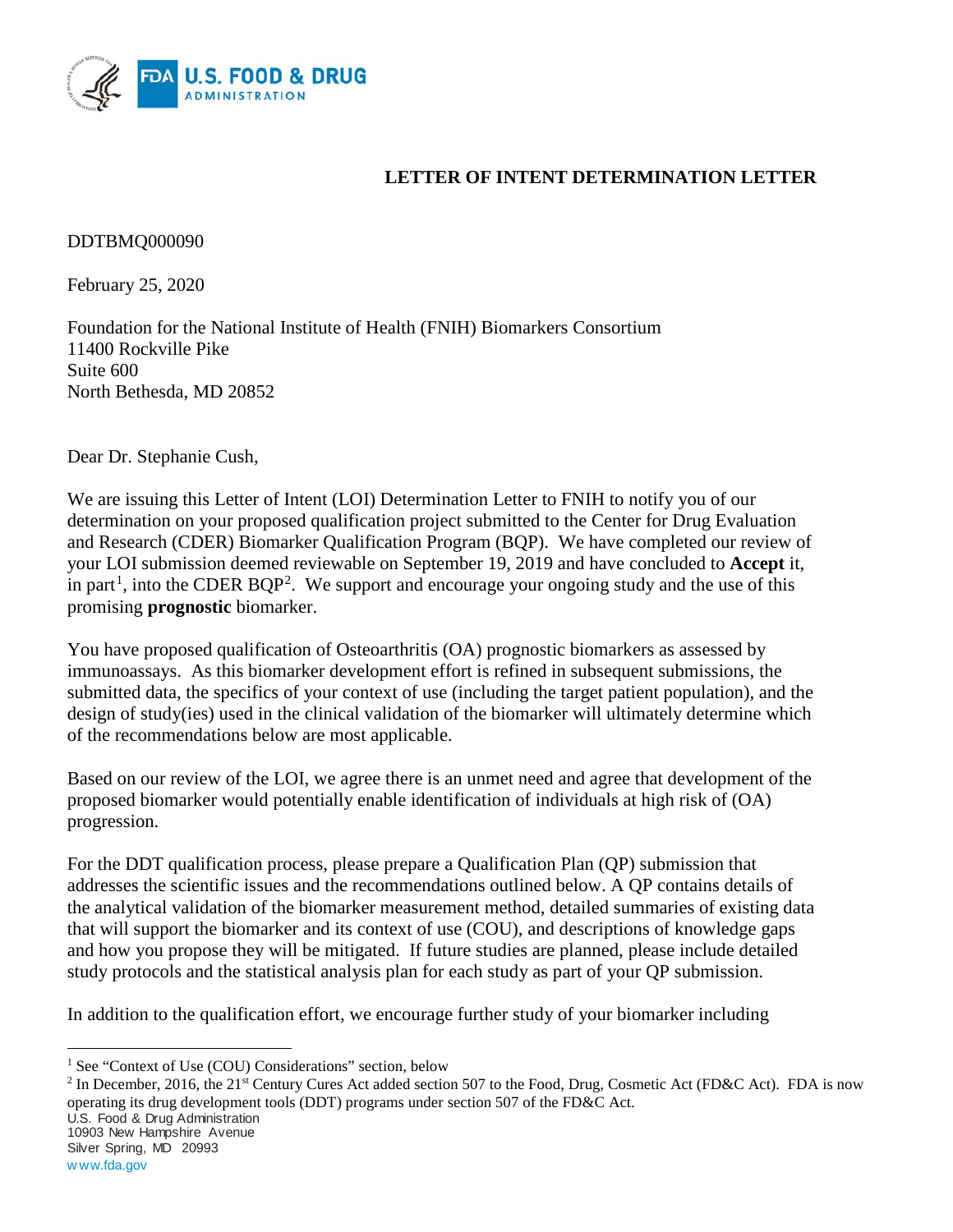

collection of specified exploratory information from clinical trials. When evaluating biomarkers prospectively in clinical trials, sponsors are encouraged to submit study data using Clinical Data Interchange Consortium (CDISC) standards to facilitate review and utilization of data. Data sharing and the capability to integrate data across trials can enhance biomarker development and utilization. If sponsors intend to include analyses of these biomarkers to support regulatory determination making for a specific Investigational New Drug (IND) development program, they should prospectively discuss the approach with the appropriate CDER division.

## **Context of Use (COU) Considerations**

**Requestor's Primary COU:** *"Prognostic enrichment molecular biomarkers for use in phase 2 and 3 clinical trials to identify individuals with a diagnosis of knee osteoarthritis who are likely to experience disease progression within the subsequent 48 months based on the WOMAC pain subscale and/or radiographic joint space width loss and/or joint replacement."*

**Requestor's Secondary COU:** *"Prognostic biomarkers based on time-integrated concentrations (TICs) from baseline to 12 months, to provide a method for early identification of osteoarthritis patients to define who are likely to experience disease progression within the subsequent 48 months based on the WOMAC pain subscale and/or radiographic joint space width loss and/or joint replacement."*

## **FDA's suggested COU for continued biomarker development:**

We are supportive of your Primary proposed COU.

The Biomarker Qualification Letter of Intent (LOI) Content Elements [\(https://www.fda.gov/media/120058/download\)](https://www.fda.gov/media/120058/download) specify that "only a single COU should be initially articulated for a given biomarker qualification submission." As the bulk of the supporting information in the application relates to the Primary COU provided, only it will be considered for this LOI. If you would like to continue development of the Secondary COU, please submit a separate LOI with its own supporting materials.

At this time, we note that there are residual uncertainties of whether a definition of disease progression based on radiographic joint space width loss represents a clinically meaningful disease progression. Therefore, we encourage the development of a prognostic enrichment biomarker based on accepted measures of disease progression and recommend that you consider removing this metric from your COU.

#### **Biomarker Considerations**

**Requestor's Biomarker Name:** *"Osteoarthritis prognostic biomarkers as assessed by immunoassays: [urinary=u, serum=s] uCTXII, sPIIANP, and uC2C-HUSA (derived from COL2A1); sNTXI, uNTXI, sCTXI, uCTXIalpha, and uCTXIbeta (derived from COL1A1); and sHyaluronan (PDB name: 3HYA)"*

U.S. Food & Drug Administration 10903 New Hampshire Avenue Silver Spring, MD 20993 w ww.fda.gov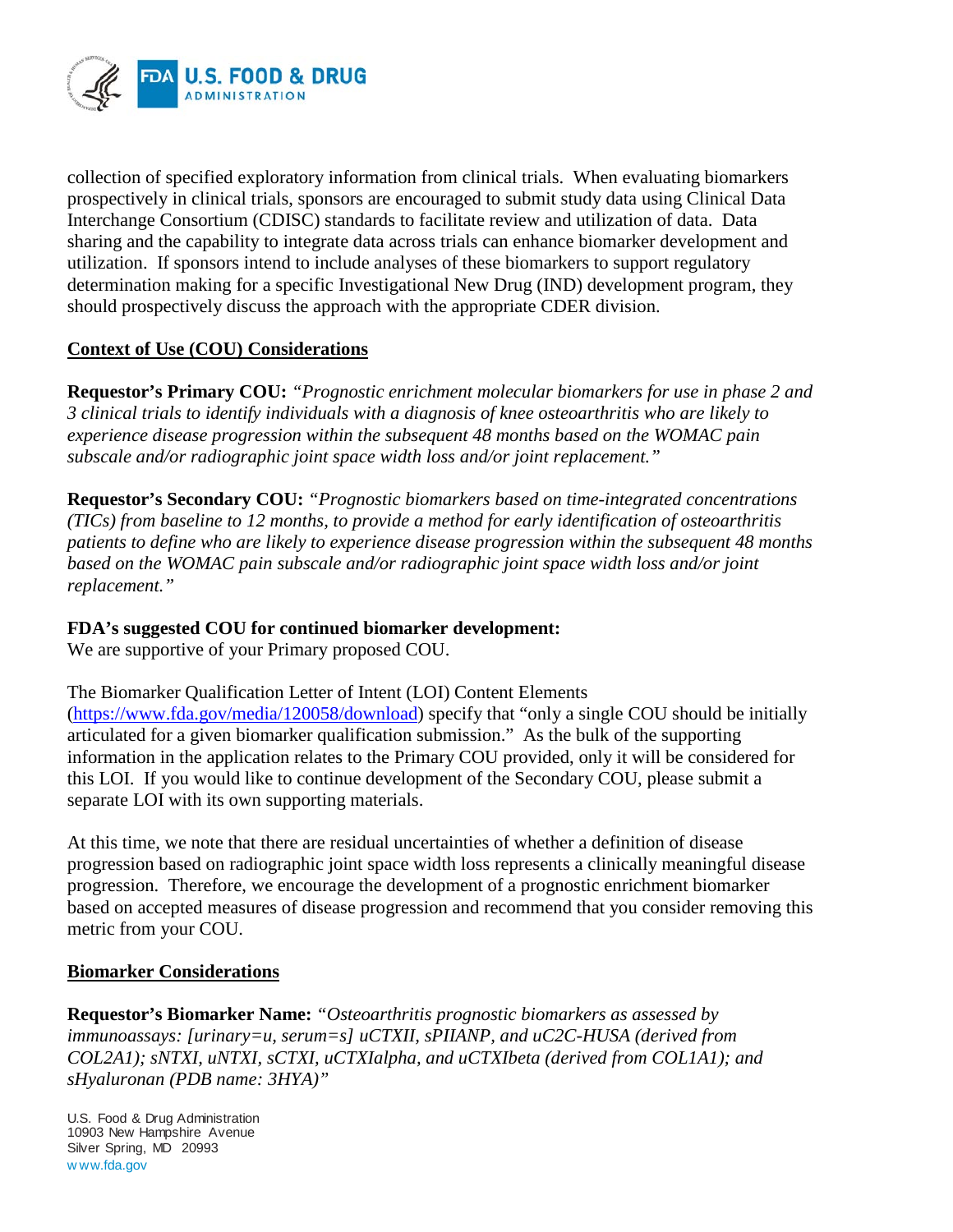

#### **FDA's suggestions for continued biomarker development:**

*1.* Please propose a single biomarker – either a single analyte or a fixed combinatorial model of multiple analytes whose performance in the proposed context of use can be evaluated and qualified.

## **Analytical Considerations**

- 1. You plan to test serum and urine samples that have been stored either at -20°C for 8-10 years or at -80°C for 12 years. However, the analytical validation reports that you provided did not include evidence supporting long term stability of the biomarkers under each of the storage conditions where the specimens have been kept. We also note that in the freezing and thawing stability studies the "baseline samples" used underwent 1 cycle of freezing and thawing prior to testing. The purpose of an analyte stability study is to validate the specimen conditions that will yield results that reflect as accurately as possible the analyte levels of the patient when the specimen was collected. Therefore, the baseline sample should be a specimen that is analyzed soon after collection and prior to any storage condition, such that the difference in assay performance due to sample storage can be adequately evaluated. Please provide evidence sufficient to support that the long-term storage at -20°C and -80°C does not impact the stability of CTXI, HA, NTXI, and PIIANP in serum and C2C-HUSA, CTXIalpha, CTXIbeta, CTXII and NTXI in urine when results are compared to a valid baseline result.
- 2. The sCTXI, sPIIANP, uCTXIalpha, uCTXIbeta and uCTXII assays use biotin-streptavidin conjugation technologies, however, the analytical validation reports that you provided did not assess biotin interference for these assays. You should conduct a new interference study to characterize the susceptibility of sCTXI, sPIIANP, uCTXIalpha, uCTXIbeta and uCTXII assays to biotin interference. In addition, interference testing for endogenous and exogenous compounds (e.g. specific gravity and pH for assays intended to measure analytes in urine, the drugs that would be reasonably expected to be present in the intended use population) should be tested. We recommend that you reference CLSI EP07 guideline "Interference Testing in Clinical Chemistry; Third Edition", 2018, and CLSI supplement EP37 "Supplemental Tables for Interference Testing in Clinical Chemistry; First edition" 2018 when designing your interference testing studies.
- 3. Please evaluate the susceptibility of all the immunoassays to high dose hook (prozone) effect.
- 4. The reference range for PIIANP in serum from non- osteoarthritis (OA) 'super controls' was determined to be 1690 - 4431 ng/mL. However, the reportable range of the sPIIANP assay appears to be from 33 ng/mL (LLOQ) to 2100 ng/mL (highest calibrator concentration) and the report does not include evidence that samples above 2100 ng/mL can be accurately measured. Please provide evidence to support that the sPIIANP assay can be used to analyze samples with concentrations above 2100 ng/mL.